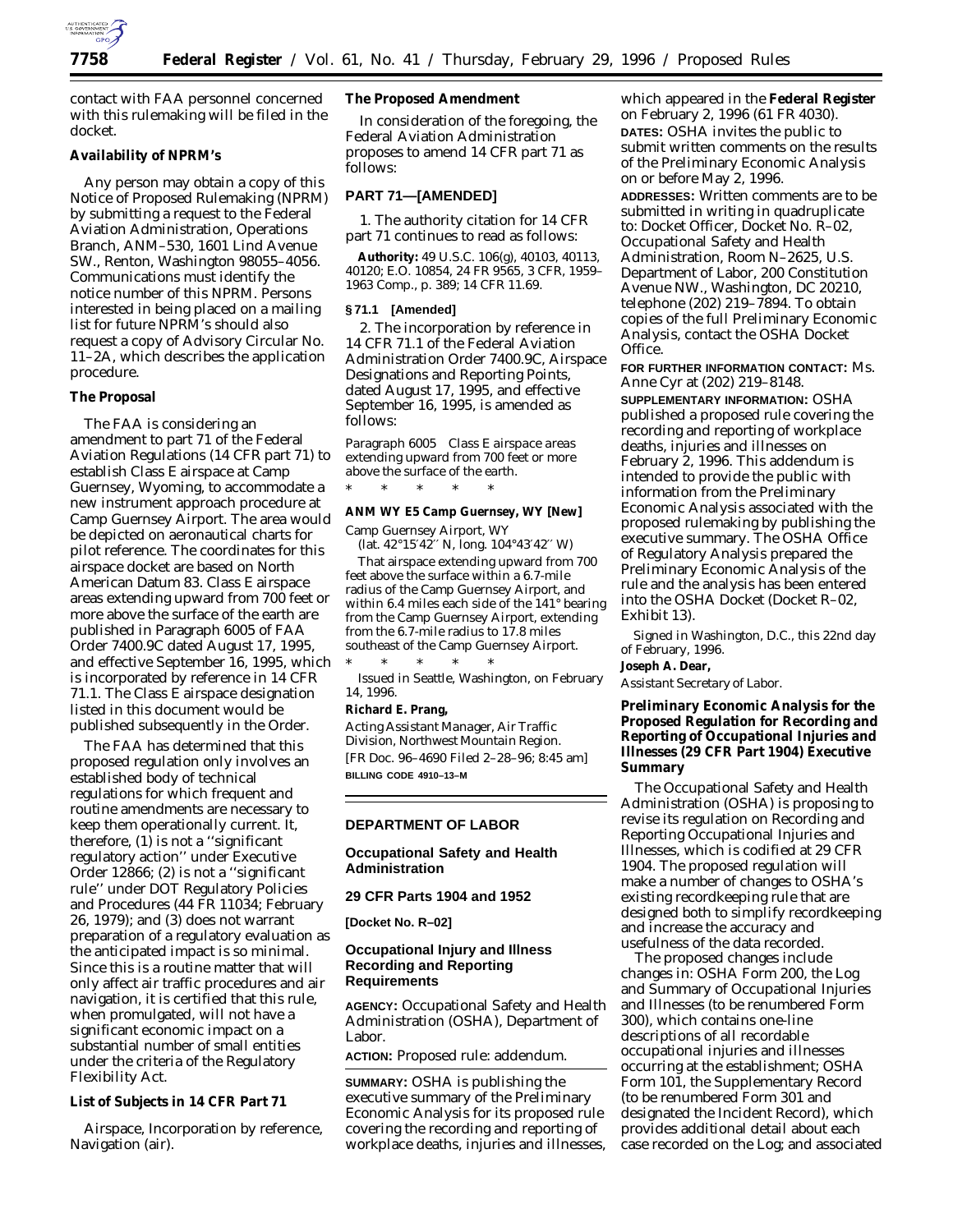supplemental instructions. The revisions are designed to yield better data on occupational injuries and illnesses, to simplify employers' recordkeeping systems, to increase the utility of injury and illness records at the establishment/site level, to take greater advantage of modern technology, and to increase employee involvement and awareness. In addition, these revisions would modify the scope of the recordkeeping regulation to exclude many smaller establishments and to extend the coverage of the regulation to establishments in several industries not previously covered. Several other industries would be newly exempted. The net effect of these changes in scope is to target the regulation more effectively so that more occupational

injuries and illnesses will be recorded accurately but fewer establishments will be covered by the regulation overall.

#### *Industry Profile*

An estimated 756,238 establishments employing 11 or more workers in various Standard Industrial Classification (SIC) codes that have historically high rates of injuries and illnesses currently must maintain OSHA records at all times. These establishments have an estimated 47,541,258 employees and record an estimated 4,789,085 occupational cases per year. The proposed regulation would cover fewer establishments than the current regulation (620,879 vs. 756,238), but would capture a larger number of the occupational injuries and illnesses occurring every year

(approximately 5.1 million vs. 4.8 million).

# *Costs and Economic Impact*

When compared with the existing rule, the proposed rule will reduce the overall recordkeeping burden on the business community. The net cost savings associated with the proposed revisions to the existing recordkeeping regulation are estimated to be \$4.7 million per year. Economic impacts will be minimal, even for the minority of firms that incur some cost increases.

The following table from Chapter III of the Preliminary Economic Analysis provides an overview of the costs associated with the current rule, the proposed rule, and the resulting cost savings.

| TOTAL AND NET COSTS OF ALL REVISIONS TO THE RECORDKEEPING RULE |  |
|----------------------------------------------------------------|--|
|----------------------------------------------------------------|--|

| Cost Element                                                                                 | Estimated<br>Number of<br>Establish-<br>ments Af-<br>fected | Estimated<br>Number of<br>Cases Af-<br>fected | Time Re-<br>quired for Ac-<br>tivity (Min-<br>utes) | <b>Total Cost of</b><br>Revised Regu-<br>lation (Dollars) | <b>Total Costs</b><br>Associated<br>with Existing<br>Rule (Dol-<br>lars) | Net Costs of<br>Proposed<br>Regulation<br>(Dollars) |
|----------------------------------------------------------------------------------------------|-------------------------------------------------------------|-----------------------------------------------|-----------------------------------------------------|-----------------------------------------------------------|--------------------------------------------------------------------------|-----------------------------------------------------|
| Learning Basics of Recordkeeping System-Es-                                                  |                                                             |                                               |                                                     |                                                           |                                                                          |                                                     |
| tablishments Not Formerly Covered*<br>Learning Basics of Record Keeping System-              | 162,361                                                     |                                               | 25                                                  | 186,764                                                   | 0                                                                        | 186,764                                             |
|                                                                                              | 124,176                                                     |                                               | 25                                                  | 1,003,246                                                 | 1,466,363                                                                | (463, 117)                                          |
| Learning About Revised Recordkeeping System<br>(Establishments That Will Continue to Be Cov- |                                                             |                                               |                                                     |                                                           |                                                                          |                                                     |
|                                                                                              | 458,518                                                     |                                               | 15                                                  | 316,461                                                   |                                                                          | 316,461                                             |
|                                                                                              | 620,879                                                     |                                               | 8                                                   | 1,605,194                                                 | 1,955,146                                                                | (349, 951)                                          |
| Certify Log (certification must be by plant                                                  |                                                             |                                               |                                                     |                                                           |                                                                          |                                                     |
| manager rather than recordkeeper)                                                            | 620,879                                                     |                                               | 5                                                   | 2,264,816                                                 | 488,786                                                                  | 1,776,030                                           |
| Provide Additional Information on Establish-                                                 | 620,879                                                     |                                               | 5                                                   | 1,003,246                                                 | $\Omega$                                                                 | 1,003,246                                           |
| Maintain Log (time requirements reduced from                                                 |                                                             |                                               |                                                     |                                                           |                                                                          |                                                     |
| 15 to 10 minutes per case to reflect simplified                                              |                                                             |                                               |                                                     |                                                           |                                                                          |                                                     |
|                                                                                              |                                                             | 5,088,947                                     | 10                                                  | 16,445,935                                                | 23,215,308                                                               | (6,769,373)                                         |
| Maintain Individual Reports of Injury (Form 301                                              |                                                             |                                               |                                                     |                                                           |                                                                          |                                                     |
| requires 3 minutes less than Form 101 which                                                  |                                                             |                                               |                                                     |                                                           |                                                                          |                                                     |
|                                                                                              | .                                                           | 508.895                                       | 17                                                  | 2,795,809                                                 | 3,095,374                                                                | (299, 565)                                          |
| Option for Electronic Storage of Logs                                                        | .                                                           | 449,055                                       | $-2$                                                | (290, 242)                                                |                                                                          | (290, 242)                                          |
|                                                                                              | .                                                           | 101,779                                       | $-5$                                                | (164, 459)                                                |                                                                          | (164, 459)                                          |
| Provide Data to OSHA Inspectors                                                              | .                                                           | 40,000                                        | 2                                                   | 27,854                                                    | 25,854                                                                   | 2,000                                               |
| Allow Employee Access to Form 301                                                            | .                                                           | 444,222                                       |                                                     | 165,770                                                   |                                                                          | 165,770                                             |
| Maintain Separate Records for "Other Workers"                                                | .                                                           | 52,074                                        | 10                                                  | 168,287                                                   | 0                                                                        | 168,287                                             |
|                                                                                              |                                                             |                                               |                                                     |                                                           |                                                                          |                                                     |
|                                                                                              |                                                             |                                               |                                                     | 25,528,682                                                | 30,246,832                                                               | (4,718,149)                                         |

\*This one time cost has been annualized over ten years at a discount rate of 7 percent.

\*\*In addition, there would be non-quantifiable costs savings as a result of using a new column that would be provided on Form 300. Sources: County Business Patterns (1992), BLS Annual Survey (1991), OSHA Office of Regulatory Analysis.

# *Benefits*

The proposed changes to the recordkeeping requirements are associated with a number of potential benefits, including:

• More effective preventive efforts by employers, which could eliminate a minimum of 25,445 to 50,889 illnesses and injuries per year, based on current experience;

• Better identification by OSHA of types or patterns of injuries and illnesses and prevention efforts;

• Greater employer and employee awareness of the causes of occupational injuries, illnesses, and fatalities;

• Better data to assist in developing regulatory priorities;

• Better data for setting priorities among establishments for inspection purposes; and

• Increased ability of compliance officers to focus on significant hazards during inspections.

# *Economic Impact, Regulatory Flexibility, Environmental Impact, and International Trade Analysis*

The average establishment affected by the proposed changes to the recordkeeping requirements is estimated to experience a net reduction in